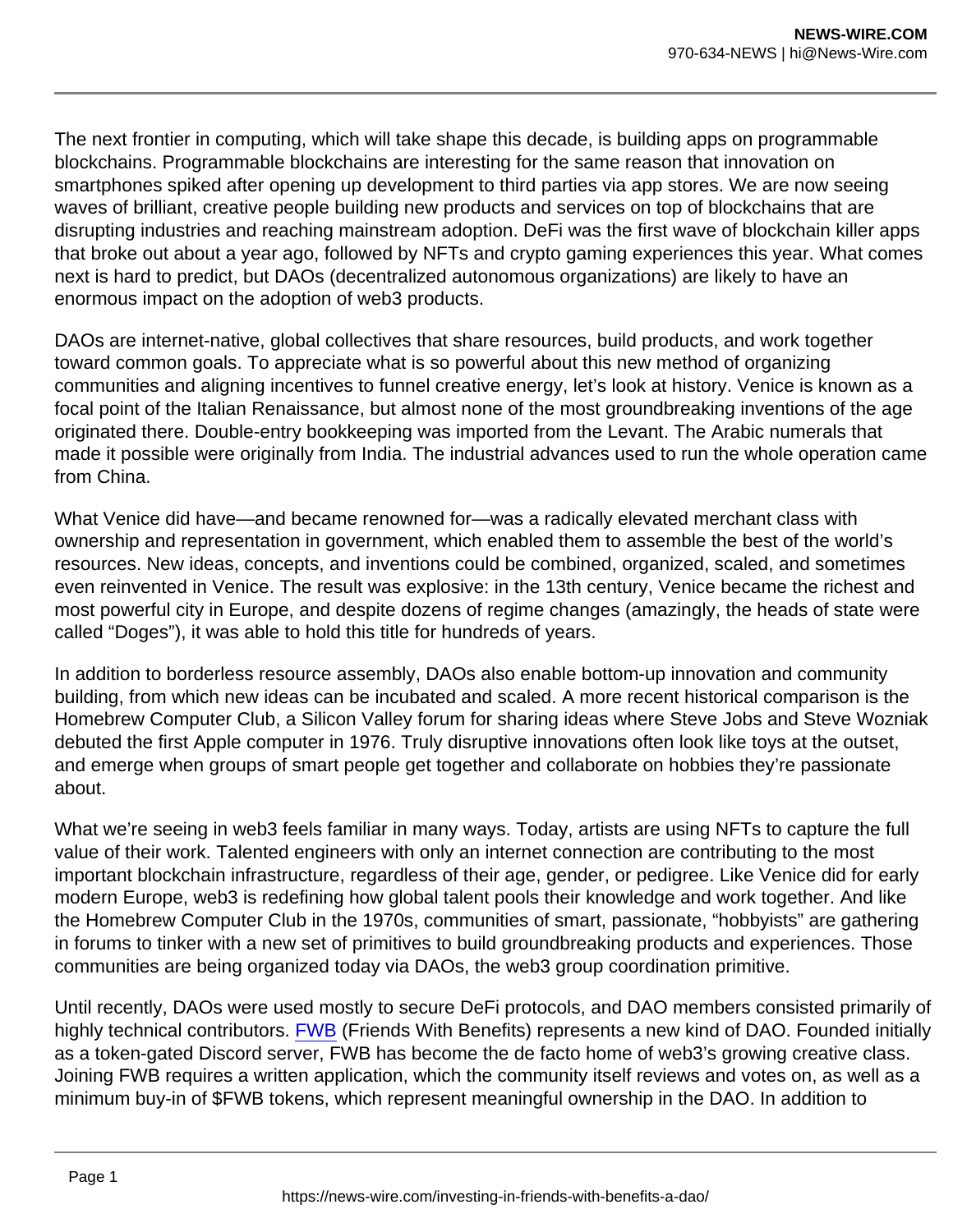capturing the upside of the DAO's creative output, the tokens come with governing power over a community treasury. By aligning the incentives of the next generation of artists, creators, and builders, FWB is enabling a different kind of renaissance for the next evolution of the internet. Fittingly, they describe themselves as a digital city.

We have long believed the creative class is among the most under-monetized talent pools in web2, driving the vast majority of the cultural value and capturing little of it in return. The average American consumer spends a third of their waking hours streaming music, and yet only 1% of music artists are able to make a living through streaming. Crypto offers a dramatically more incentive-aligned way for creatives to monetize their passions, but we also recognize that the adoption hurdles have remained significant. FWB serves as the port city of web3, introducing a culturally influential class to crypto by putting human capital first.

Since its humble beginnings as a social experiment in September 2020, FWB has grown to nearly 2000 members and its community has driven an outsized portion of the cultural value in web3. DAO members have launched a (now canonical[\) token-gated events app](https://fwb.mirror.xyz/XU5_RYsow8fDbbckryr2snNyfrMV8HTJ0N39Cjkfy3s), [an NFT gallery,](https://gallery.fwb.help/) a web3-focused editorial venture, a virtual music studio, and a [real-time community dashboard,](https://www.fwb.help/pulse) in addition to a series of [parties](https://www.fwb.help/wip/fwb-paris) around the world. Their next venture, FWB Cities, aims to scale the DAO's IRL footprint, partnering with city-specific spaces, communities, and experiences to bring real world benefits to the FWB membership. In this way, FWB Cities offers a glimpse into the very first IRL metaverse and will make the entry fee even more accessible to more people.

Because of FWB, it's now possible to envision a world where the first time you interact with crypto is when you walk into a bar or attend your friend's concert. Our goal is to offer guidance as FWB navigates the complexities that come with the next phase of DAO maturity. We plan to actively [participate in governance](https://a16z.com/2021/08/26/open-sourcing-our-token-delegate-program/) and we will empower key community members through delegation. We're thrilled to be a part of the FWB community as they lead the charge toward mainstream adoption of web3.

\*\*\*

The views expressed here are those of the individual AH Capital Management, L.L.C. ("a16z") personnel quoted and are not the views of a16z or its affiliates. Certain information contained in here has been obtained from third-party sources, including from portfolio companies of funds managed by a16z. While taken from sources believed to be reliable, a16z has not independently verified such information and makes no representations about the enduring accuracy of the information or its appropriateness for a given situation.

This content is provided for informational purposes only, and should not be relied upon as legal, business, investment, or tax advice. You should consult your own advisers as to those matters. References to any securities or digital assets are for illustrative purposes only, and do not constitute an investment recommendation or offer to provide investment advisory services. Furthermore, this content is not directed at nor intended for use by any investors or prospective investors, and may not under any circumstances be relied upon when making a decision to invest in any fund managed by a16z. (An offering to invest in an a16z fund will be made only by the private placement memorandum, subscription agreement, and other relevant documentation of any such fund and should be read in their entirety.) Any investments or portfolio companies mentioned, referred to, or described are not representative of all investments in vehicles